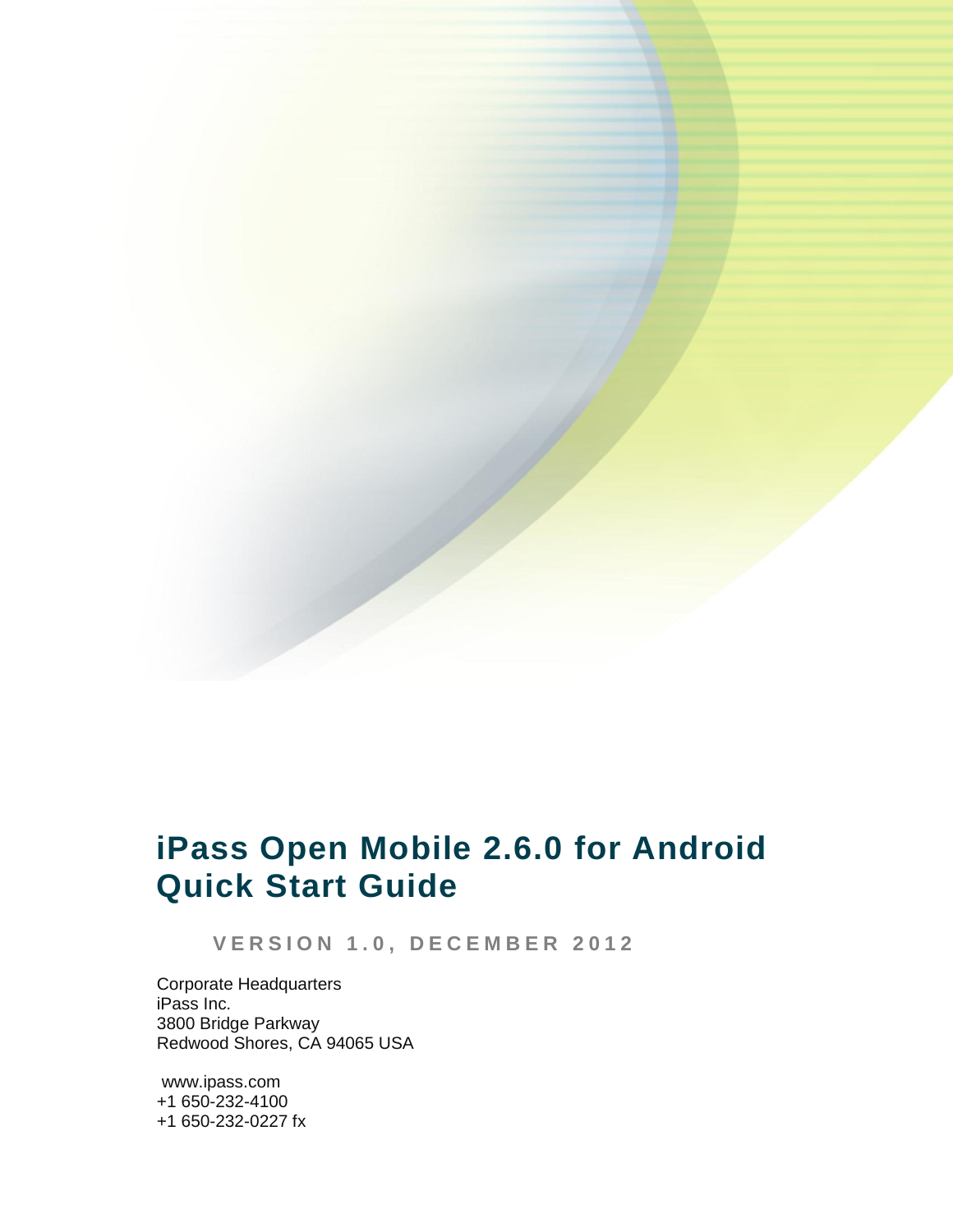### TABLE OF CONTENTS

| <b>Installing Open Mobile</b> | 3  |
|-------------------------------|----|
|                               |    |
|                               |    |
|                               |    |
|                               |    |
|                               |    |
|                               |    |
|                               |    |
|                               |    |
|                               |    |
|                               |    |
| <b>Using Open Mobile</b>      | 6  |
|                               |    |
|                               |    |
|                               |    |
|                               |    |
|                               |    |
|                               |    |
|                               |    |
|                               |    |
|                               |    |
| <b>Support</b>                | 11 |
|                               |    |
|                               |    |

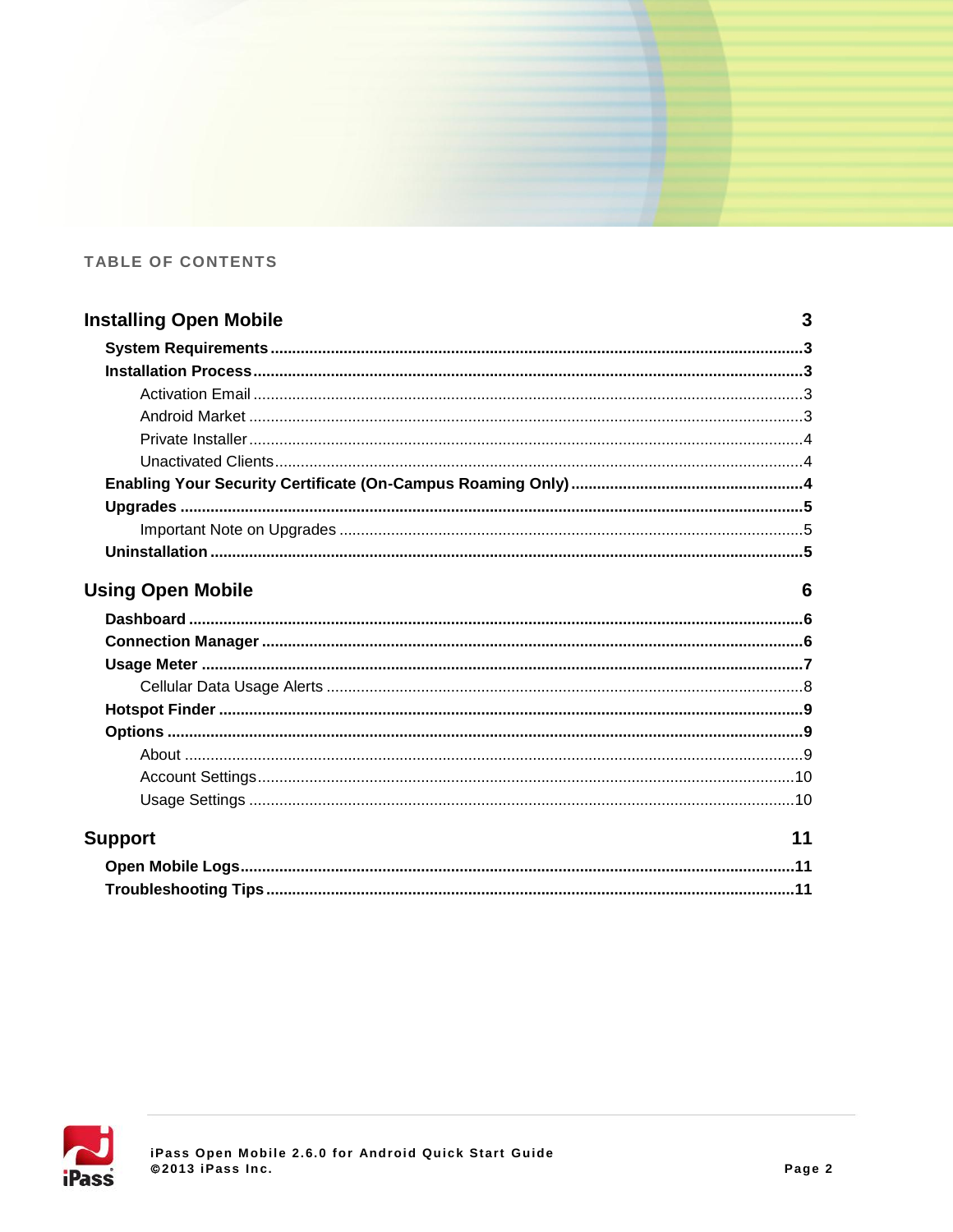# **Installing Open Mobile**

# **System Requirements**

Using Open Mobile for Android requires the following:

- A Wi-Fi capable device running the Android operating system 2.2 or later, including 4.0 and 4.1.
- A screen with HVGA or better resolution.
- **USERT** Users need an iPass account in order for the service to function.

In addition, the user must be connected to the Internet (by Wi-Fi or their cellular network) to activate Open Mobile.

# **Installation Process**

### **Activation Email**

You should receive an email from your IT Administrator with download and activation instructions.

**Activation Email Instructions:**

- 1. Download the iPass Open Mobile app from the Android Market to your handheld device. Select the Market option when prompted for the fastest download.
- 2. On your handheld device, tap on the activation link and select **iPass Open Mobile** from the popup menu.
- 3. The first time you connect to a network with iPass Open Mobile, you will be prompted to enter your Account Credentials.

### **Android Market**

You will need a Profile ID and possibly a PIN before downloading the Open Mobile app from the Android Market.

If the Profile Finder feature has been enabled by your administrator, and you already have Open Mobile installed on another platform (such as a Windows laptop), you can use the profile ID from that installation to activate Open Mobile on your iOS device.

**To install Open Mobile from the Android Market:**

- 1. Download the Open Mobile app from the Android Market.
- 2. On the **Welcome** screen, tap **Activate**.
- 3. Enter your **Profile ID** and (if necessary) **PIN.**
- 4. Optionally, if you are using a Test profile, tap the area below the **OK** button three times to enter Test Profile Mode.
- 5. Enter your Profile ID and PIN, then tap **OK**.



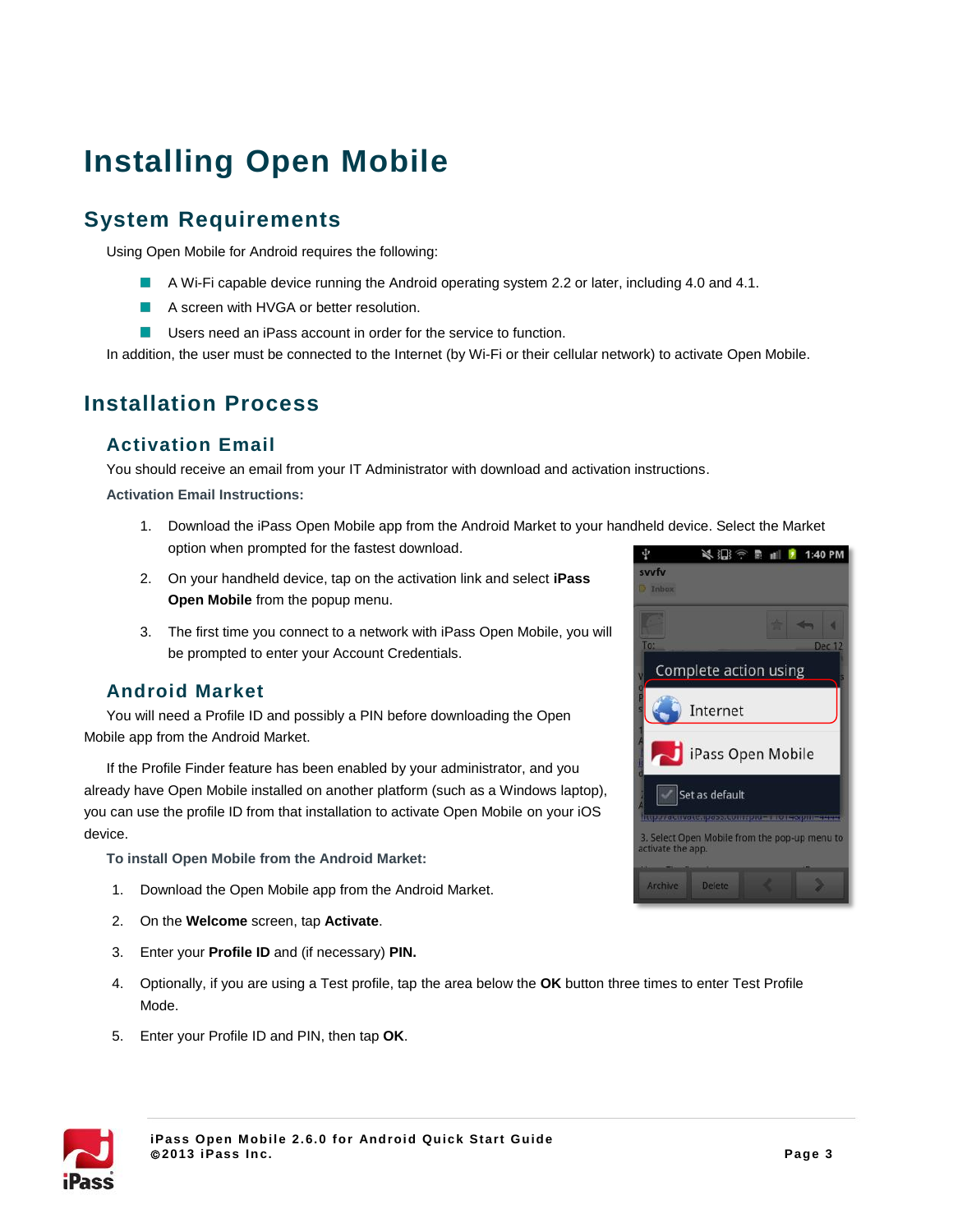

### **Private Installer**

If you received the Android application directly from your IT Administrator (by email, web page link, or private version of the Android Market), do the following:

**To install Open Mobile from a bundled installer:**

- 1. On the Home screen, tap **Menu | Settings | Applications**, and check **Unknown Sources**.
- 2. Download the Open Mobile app from an email attachment, download link, or Private Market.
- 3. In some cases when downloading using a link or email attachment, you will have to navigate to the Download folder using a file manager app such as Files, My Files, or Astro. From there, tap the Installer to launch it and tap **Install** to install.
- 4. When the installer is complete, tap **Open** to launch Open Mobile.

If the base .apk file is installed, the user will have to enter Profile ID and PIN to activate.

### **Unactivated Clients**

A user without the correct Profile ID and PIN can tap **Activate Later** on the Welcome screen. Without activation, you have access to the Usage Meter and Hotspot Finder, but cannot use the app to connect to iPass networks. The app can be activated at any time by tapping **Menu > Activate**.

# **Enabling Your Security Certificate (On-Campus Roaming Only)**

If On-Campus Roaming has been enabled for your device, then when first launching Open Mobile, you may be required to install a security certificate, which is used to ensure a secure connection. You will also be prompted to set a lock screen PIN or password for the device, if one has not been previously set.



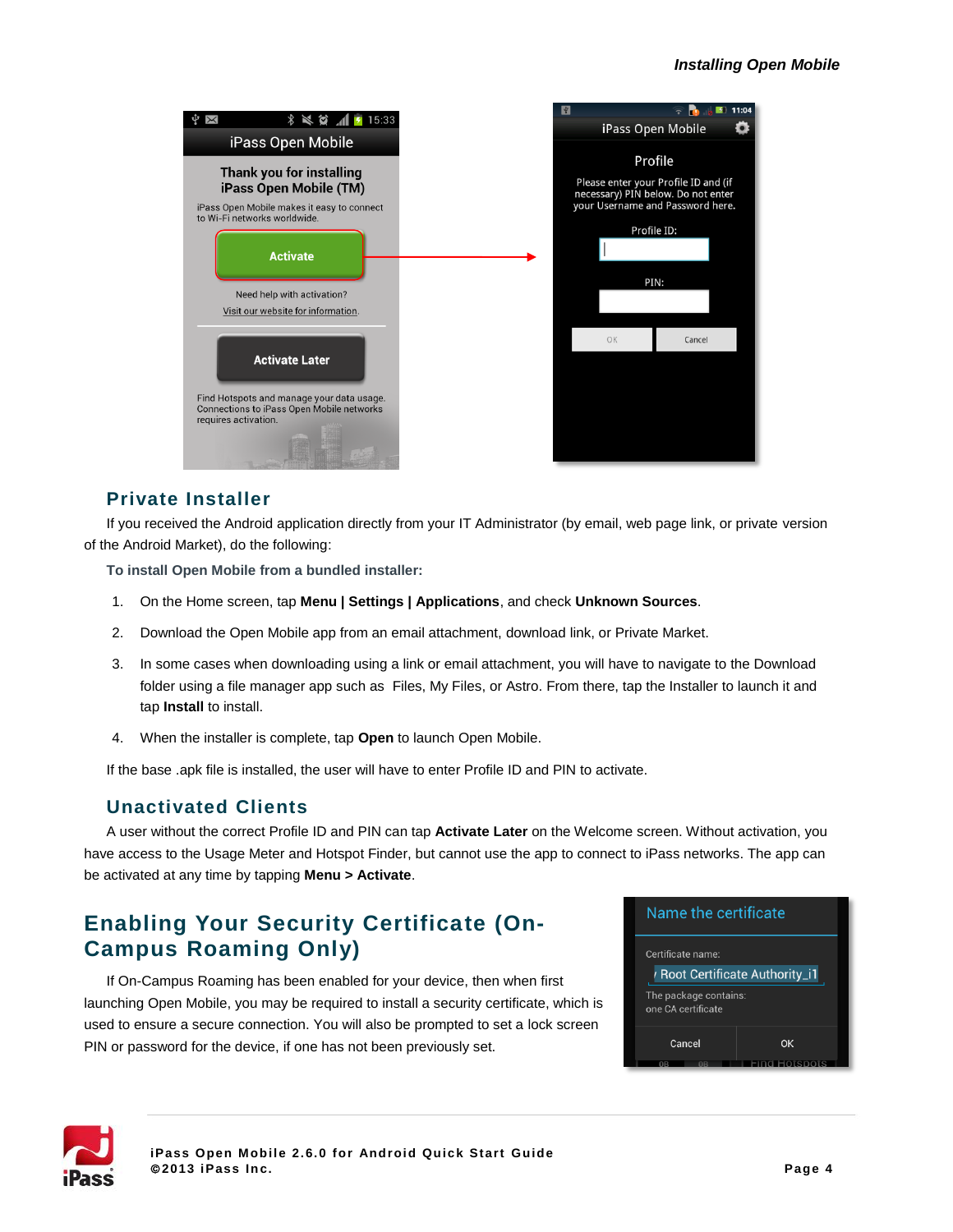- On Android 4.0 and later versions, this procedure is called Enabling Credential Storage. Follow the prompts to enable credential storage on your device. Do not rename any certificate filename; use the default name.
- **D** On Android 2.2 or 2.3, follow the prompts to enable the lock screen PIN or password for your device. Do not rename any certificate filename; use the default name.

# **Upgrades**

You will receive software upgrades from the Android Market unless the Open Mobile package you installed was configured to receive updates from another source.

### **Important Note on Upgrades**

To ensure that you receive important upgrades, we recommend that you go to the **My Apps** section in the Android Market and check **Allow automatic updating** next to the Open Mobile app.

### **Uninstallation**

To uninstall Open Mobile, browse to **Settings | Applications | Manage Applications**, select Open Mobile from the list, and then tap the **Uninstall** button.

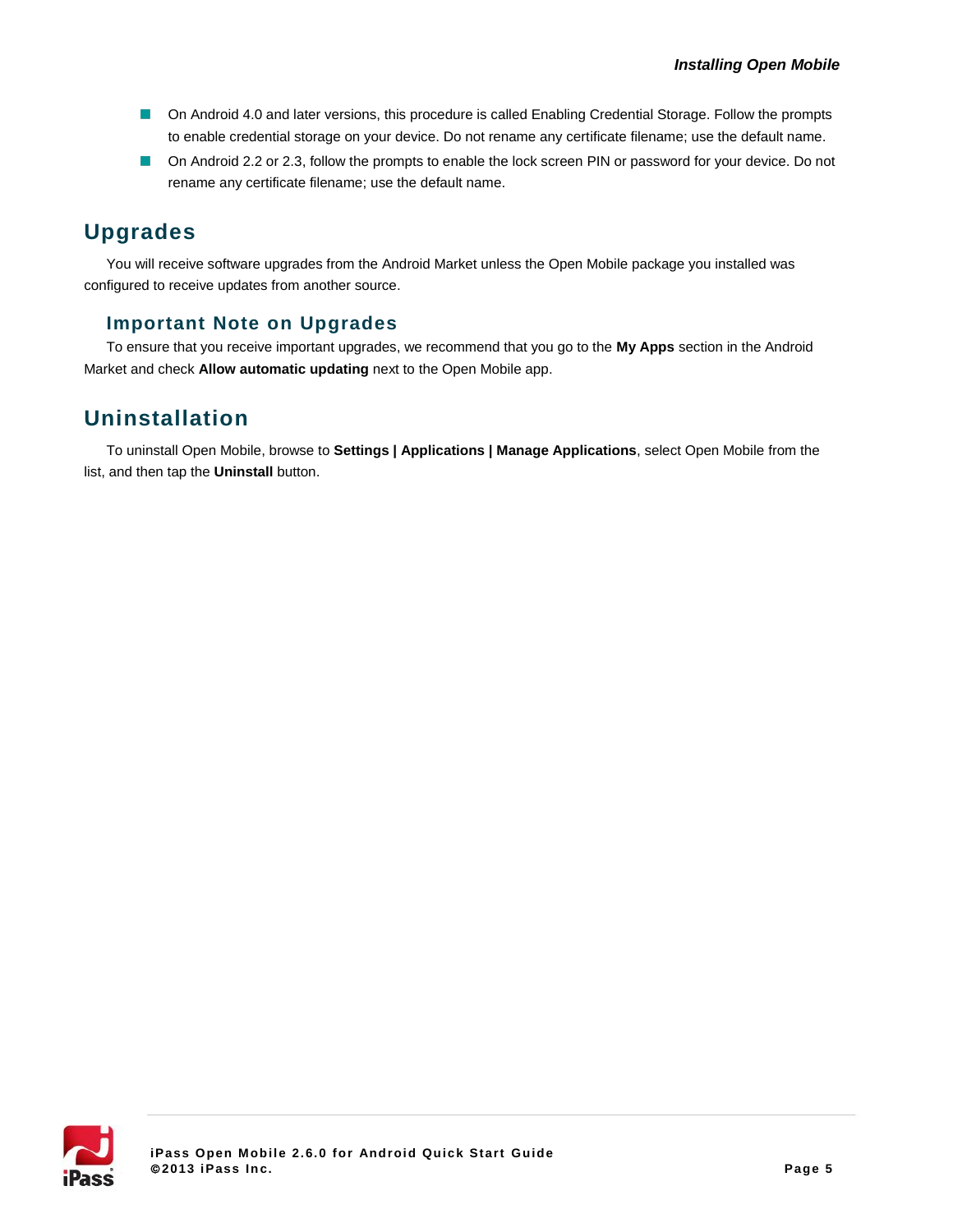# **Using Open Mobile**

The Open Mobile for Android interface is illustrated here.

## **Dashboard**

There are three main buttons on the dashboard, with an **Options** button in the top right corner. The three main buttons can be tapped to take you to a dialog with more details, described below, and they represent your current connection (the Connection Manager), your past connections (the Usage Meter), and your future connections (the Hotspot Finder).



### **Connection Manager**

Open Mobile displays Available Networks and their signal strength. The list is refreshed every 15 seconds. To connect or disconnect from a network, tap on it.

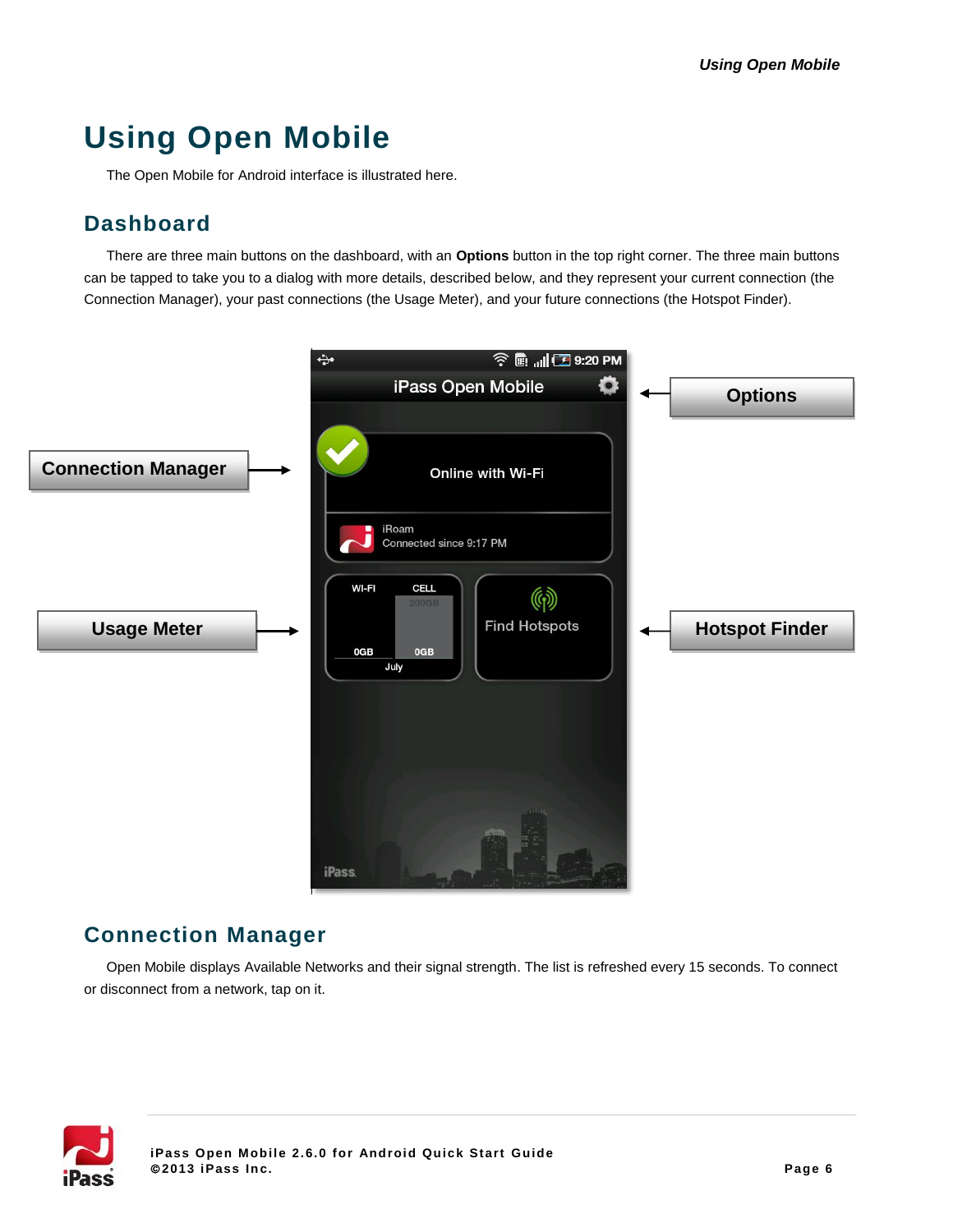

## **Usage Meter**

There are three dialogs in the **Usage Meter** section.

- $\mathcal{C}$ The **Cellular Data** dialog displays graphs of your data usage for this billing period.
- The **Recent Connections** dialog shows your last twenty connections. (Users on Android 2.1 or earlier will only see this screen.) Tap **Clear** to clear your connection history.
- **The Application Data Usage** dialog displays your top ten applications.

To move between these screens, swipe your finger from left to right (or right to left).

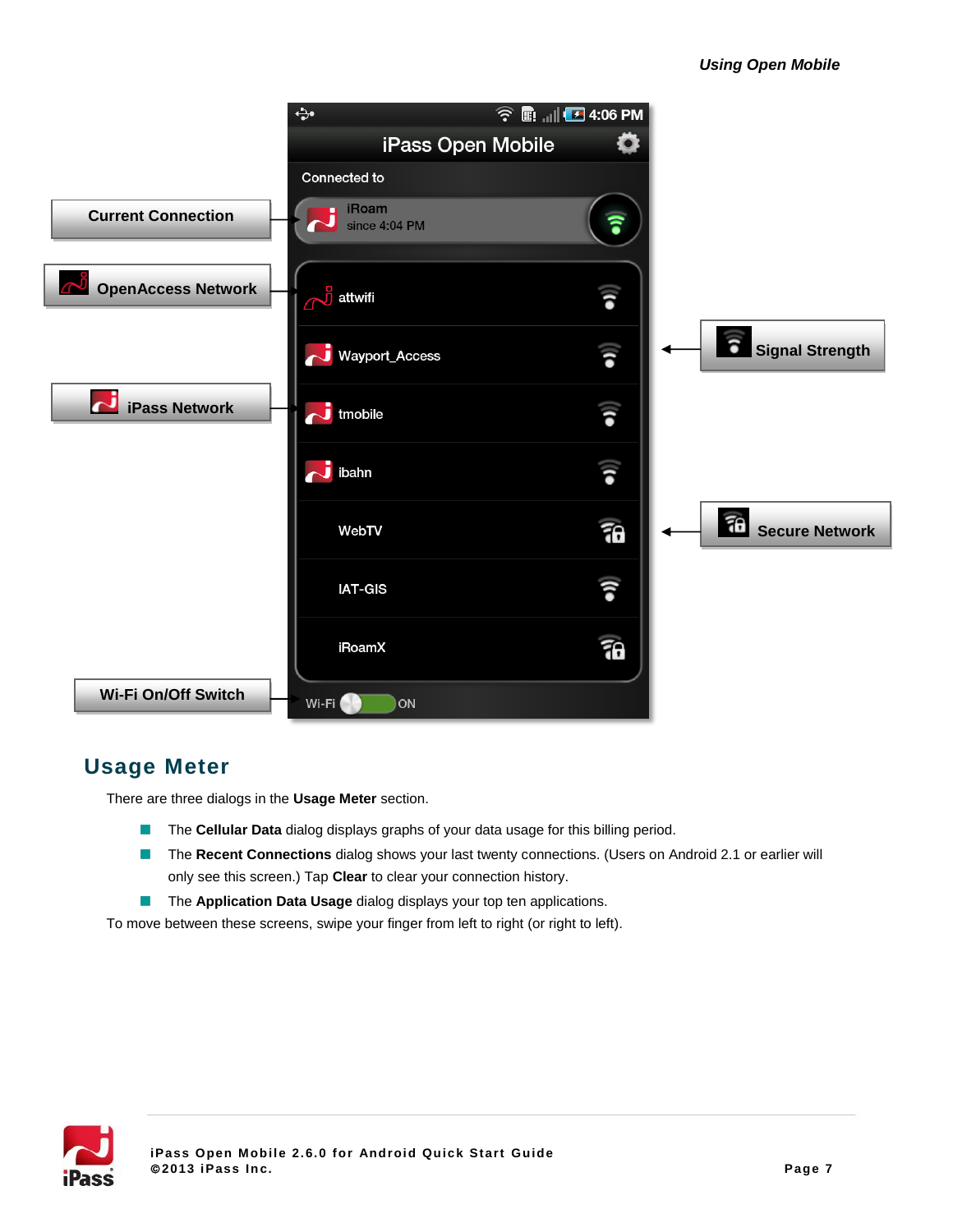#### *Using Open Mobile*



### <span id="page-7-0"></span>**Cellular Data Usage Alerts**

Open Mobile can send alerts when the user is close to reaching the monthly cellular data limit.

**To set the cellular data limit:**

- 1. Tap **Set Limit** on the **Usage Meter** dialog (or the **Usage Setting** button on the **Options** dialog).
	- 2. Under **My billing begins on:** tap the box to enter the first calendar day of your billing period.
	- 3. Under **My monthly limit is:** tap the box to enter your limit and select the unit from the dropdown.
	- **4.** Tap the box to check **Alert me when I am near my monthly limit.**
	- 5. Tap **Save**.

The **Application Data Usage** dialog will display a list of the user's top ten applications in order of data usage (showing the total usage and each application's percentage of the total).



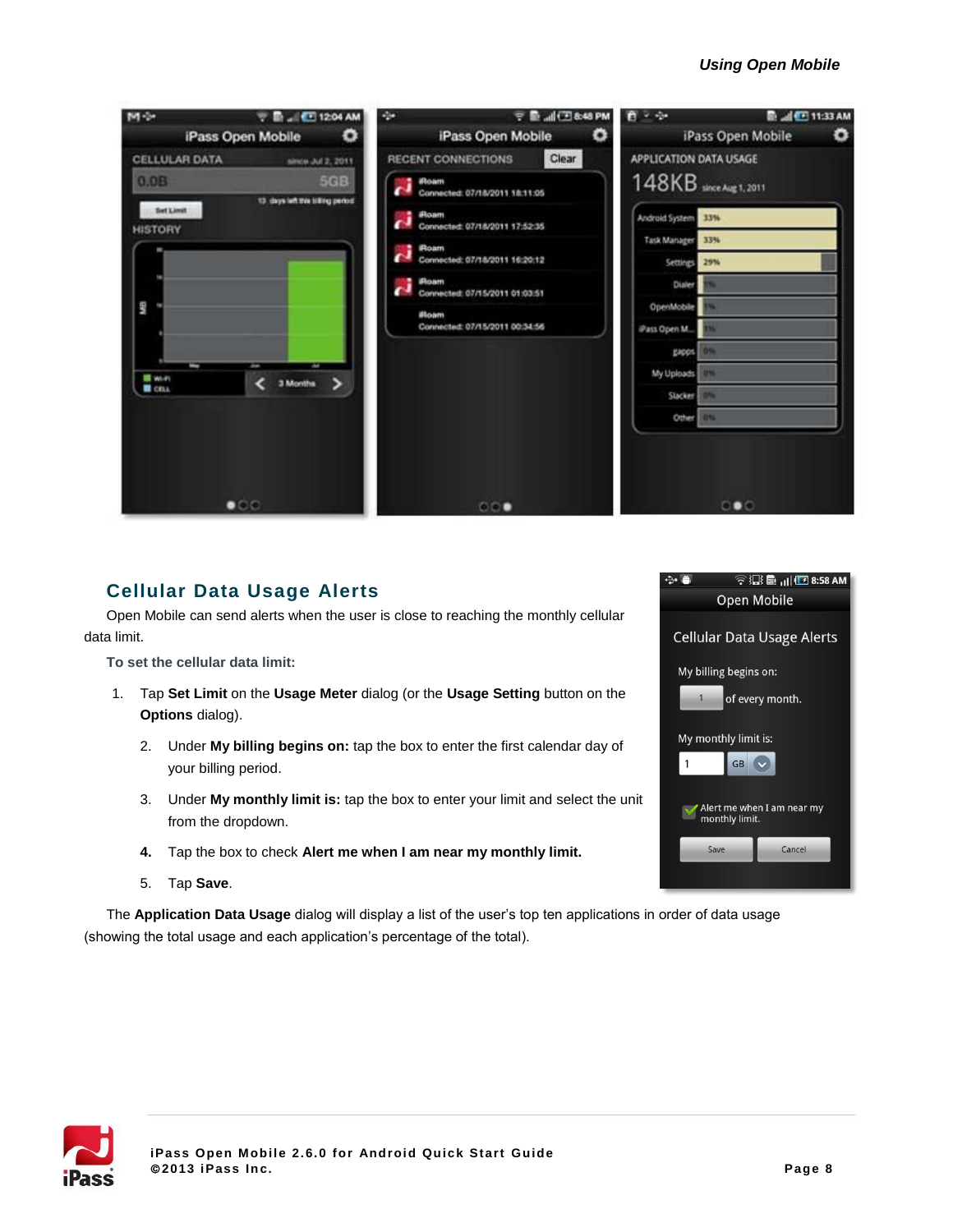# **Hotspot Finder**



Open Mobile for Android includes a Hotspot Finder that enables users to locate iPass Wi-Fi hotspots anywhere in the world. Enter a location in the search box, or tap the **List nearby hotspots** button, for a list of hotspots and their locations. The Hotspot Finder requires an Internet connection to locate hotspots.

# **Options**

Tapping the **Options** button on the upper-right corner of the screen (or the Menu button on your Android device) will open a window with three options: **About**, **Account Settings**, and **Usage Settings**.

### **About**

There are three buttons on the **About** dialog: **Check for Update**, **Send Logs**, and **More Info**.

- **Check for Update** will check for any available Profile and Directory update (not software update)—these updates happen automatically every 24 hours.
- **Send Logs** will open an email with an attachment of your current logs to your IT Help Desk (see pag[e 11](#page-10-0) for more information on this feature).
- **More Info** will display information on your version of Open Mobile. П



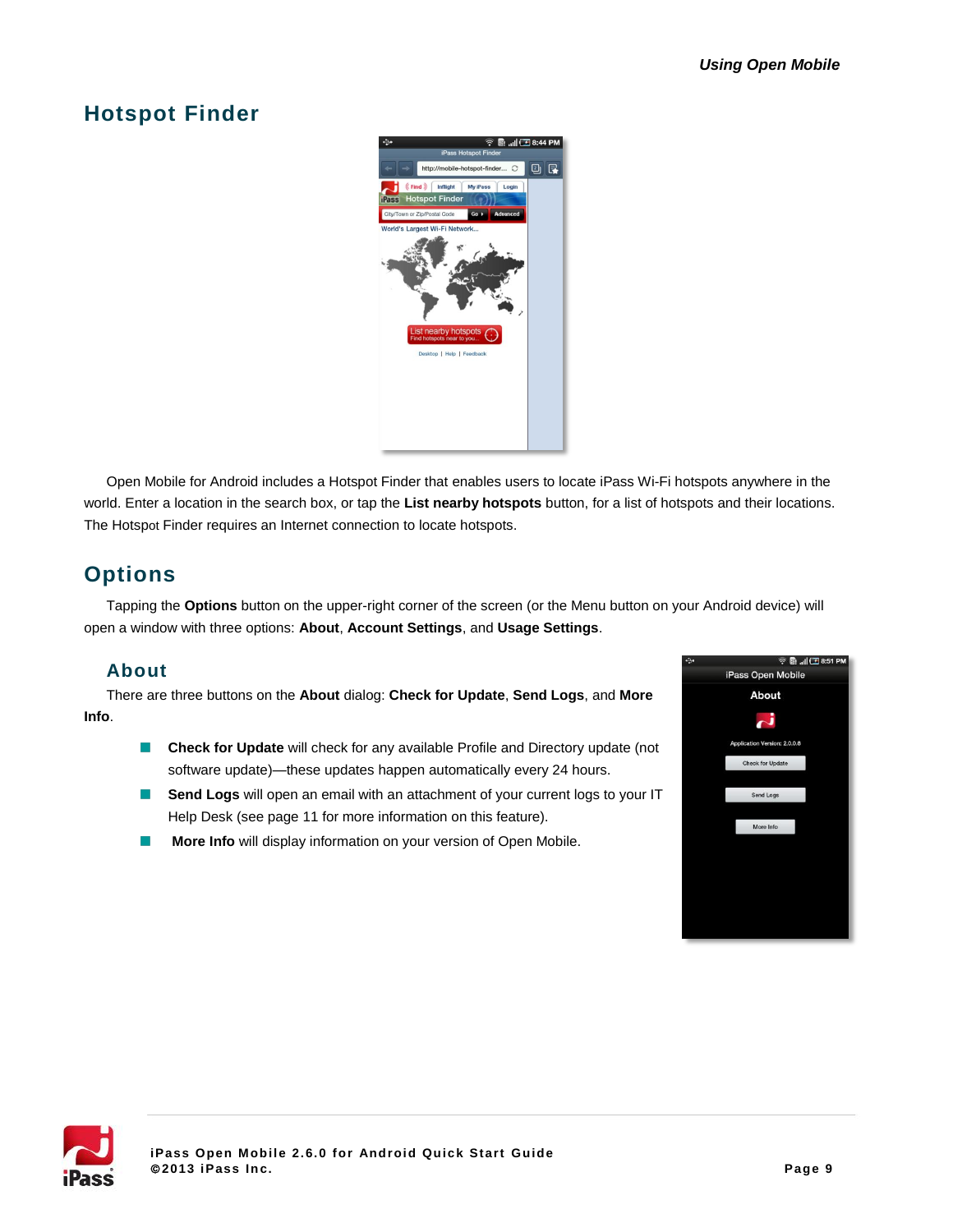#### *Using Open Mobile*

### **Account Settings**

Enter or change your iPass account credentials here, including username, password, domain, and possibly prefix (not shown above).

#### *Auto-Connect*

Auto-Connect enables you automatically connect to OpenAccess and iPassauthenticated networks when within range. If enabled, Auto-Connect can make connecting to the Internet a 'zero-click' experience.

Open Mobile will automatically re-connect to a network when the user is unintentionally disconnected (for example, if the network signal is lost).

If you choose to disconnect from an Auto-Connect network, Auto-Connect will be disabled until you explicitly attempt to connect again.

### **Usage Settings**

You can set cellular data usage limits and the monthly billing cycle for the usage meter under Usage Settings. For more details, see the Usage Meter section on page [8.](#page-7-0)

| $\rightarrow$ and |              | 令得量 di □8:53 AM         |  |
|-------------------|--------------|-------------------------|--|
|                   | Open Mobile  |                         |  |
|                   |              | <b>Account Settings</b> |  |
| Username          |              |                         |  |
| ipass             |              |                         |  |
| Password          |              |                         |  |
|                   |              |                         |  |
| Domain            |              |                         |  |
|                   |              |                         |  |
|                   | Auto-Connect |                         |  |
|                   | Save         | Cancel                  |  |
|                   |              |                         |  |

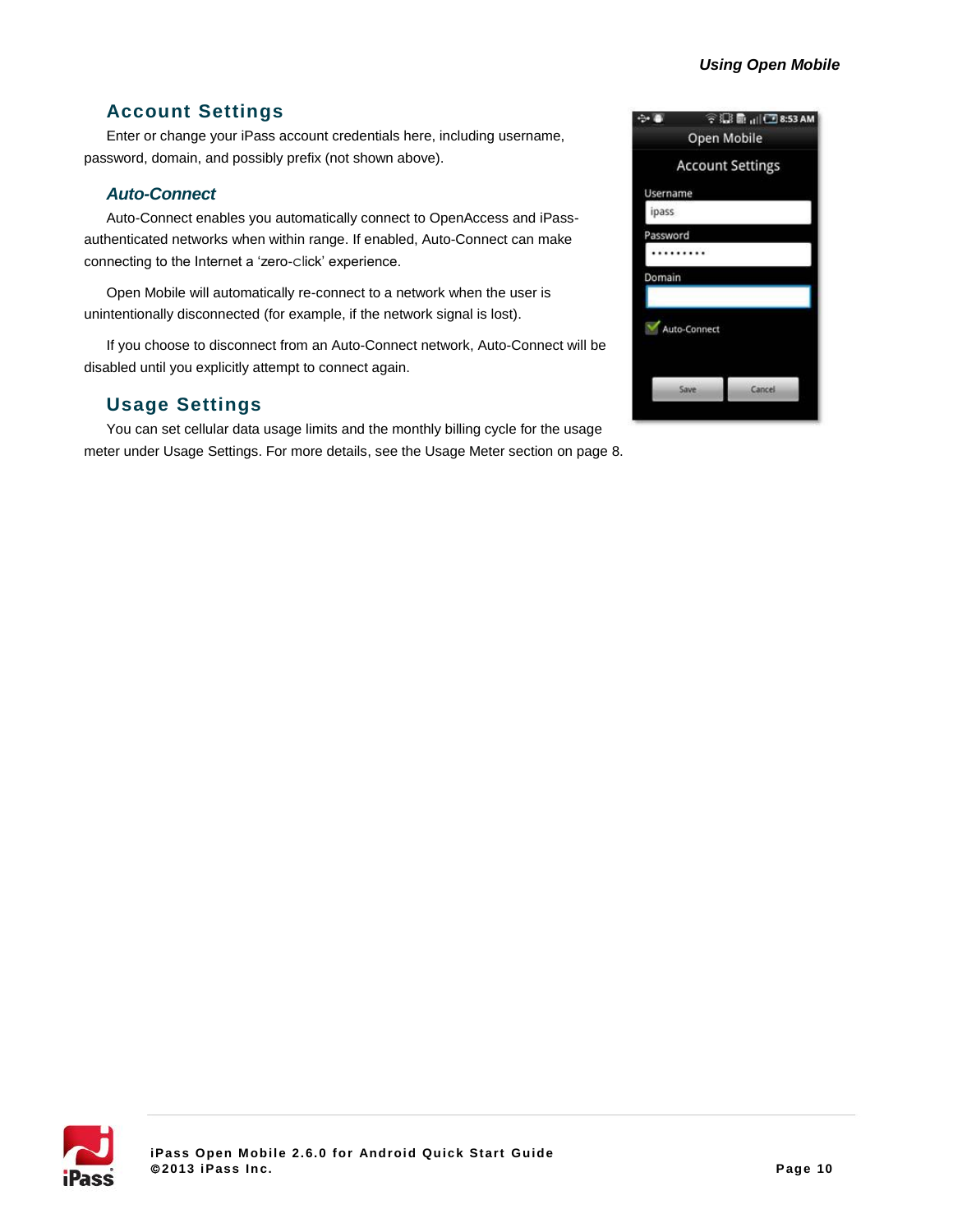# **Support**

# <span id="page-10-0"></span>**Open Mobile Logs**

Open Mobile enables users to send troubleshooting logs for support using the **Send Logs** button. Logs can be sent by

any number of file sharing methods: email (if ZIP files are allowed), by Bluetooth, by instant messenger such as Skype, or by SMS message. Select a method, and then follow the prompts to send your logs to your support representative.

## **Troubleshooting Tips**

These tips may be helpful to users attempting to connect over Wi-Fi.

#### *Duplicate SSID*

Open Mobile identifies iPass Wi-Fi networks by their network name (SSID). A network name that duplicates a network name in the iPass Network directory will display the iPass logo in Open Mobile, normally indicating that it is an iPass network. However, there are some circumstances where the indicated network is not actually an iPass location, such as the following:

- $\blacksquare$  The local provider is using a name that is also used by one of the iPass network providers.
- The local provider has other locations that are part of the iPass service, but has excluded this particular location.

#### *Failed Venue Login*

On occasion, an association to a Wi-Fi access point is successful, but the log in to the venue fails because of a timeout, authentication failure, or some other error.

Connecting to an iPass network requires not just a successful association; Open Mobile must also receive an IP address from the venue and it must be able to pass HTTPS communication to the access gateway. A weak signal can cause a failure in the IP address assignment or HTTPS communication. Moving closer to the access point, or moving to a location with a stronger signal, may resolve this situation.

#### *Back-End Infrastructure Issues*

Authentication errors can occur if the back-end authentication infrastructure is not available. This could be an outage at the provider, or with your RoamServer or AAA system.

#### *Personal Wi-Fi*

Some common issues that can occur for personal Wi-Fi access points include:

- **The home access point has MAC address filtering, which prohibits the user from communicating over it even** if a successful association is made.
- A weak signal prevents association.
- The location is 802.1x-enabled. 802.1x connections are not currently supported.